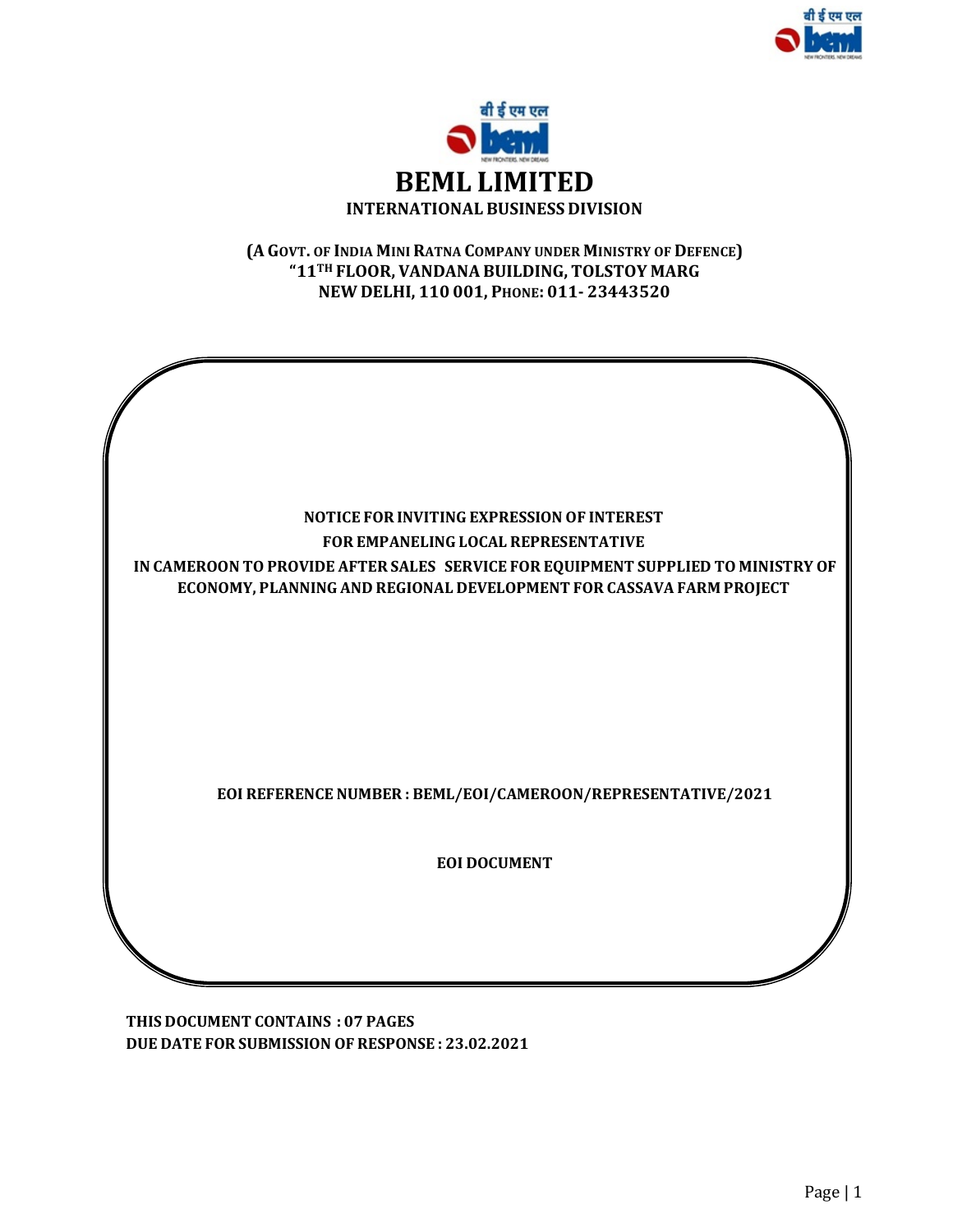

## NOTICE FOR INVITING EXPRESSION OF INTEREST FOR EMPANELING LOCAL REPRESENTATIVE IN CAMEROON TOPROVIDE AFTER SALES SERVICE FOR EQUIPMENT SUPPLIED TO MINISTRY OF ECONOMY, PLANNING AND REGIONAL DEVELOPMENT FOR CASSAVA FARM PROJECT

# EXPRESSION OF INTEREST

#### 1.1 INTRODUCTION:

BEML Limited is a leading multi-technology and multi-location company under the Ministry of Defence, Government of India, offering high-quality products for diverse sectors of economy such as coal, mining, steel, cement, power, irrigation, construction, road building, aviation, defence, metro and railways.

BEML offers a comprehensive and diverse range of mining machinery for opencast mines. BEML produces machines such as Hydraulic Excavators, Bulldozers, Wheel-Loaders, Wheel Dozers, Dump Trucks, Motor Graders, Pipe-layers, Tyre Handlers, Water Sprinklers and Backhoe Loaders.

BEML has been in existence since 1964 and has sizeable market share in domestic market with more than 7000 units deployed across various sectors of economy. BEML has exported more than 1000 units of mining and construction equipment worth about US\$ 275 million to more than 68 countries across the world.

#### 1.2 EXPRESSION OF INTEREST (EOI):

Government of India has sanctioned LOC of USD42 million through Exim bank of India to Government of Cameroon for Procurement of Earth moving machinery for opening of Roads, Clearing and preparation of soils for the Cassava Farm Projects at Ebolowa, Cameroon. Contract is under signature between BEML Limited and Govt of Cameroon for supply, commissioning and testing of BEML earth moving equipment. The details of equipment are as below;

| SI.<br>No.     | Equipment                | <b>BEML</b><br><b>MODEL</b> | <b>Description</b>                                                   |    |
|----------------|--------------------------|-----------------------------|----------------------------------------------------------------------|----|
|                | <b>Bull Dozer</b>        | <b>BD155</b>                | 324 HP Bulldozer fitted with Semi U blade and Multi shank<br>Ripper. | 11 |
| $\mathbf{1}$   |                          |                             | <b>Optional attachments:</b>                                         |    |
|                |                          |                             | a) Tree pusher.                                                      | 03 |
|                |                          |                             | b) Land Clearing rake.                                               | 11 |
|                |                          |                             | c) Land Clearing (Marine) chain with a pair of sliding hook          | 05 |
|                |                          |                             | 165 HP Bulldozer fitted with Semi U blade and Multi shank            | 10 |
| $\overline{2}$ | <b>Bull Dozer</b>        | BD65-1                      | Ripper.                                                              |    |
|                |                          |                             | <b>Optional attachments:</b><br>a) Tree pusher.                      | 03 |
|                |                          |                             | b) Land Clearing rake.                                               | 10 |
|                | Motor                    |                             | 150 HP motor Grader                                                  |    |
| 3              | Grader                   | <b>BG605A</b>               |                                                                      | 10 |
|                |                          |                             | Wheel Loader of at least 170HP                                       | 10 |
|                | Wheel                    |                             | <b>Optional attachments:</b>                                         |    |
| 4              | Loader                   | <b>BL30</b>                 | a) Rock Bucket for Wheel Loader of at least 170HP                    | 10 |
|                |                          |                             | b) Wood Grasper Wheel Loader of at least 170HP                       | 05 |
|                |                          |                             | Tracked Excavator at least 170HP                                     | 10 |
| 5              | Hydraulic                | BE300LC                     | <b>Optional attachments:</b>                                         |    |
|                | excavator                |                             | a) Rock Bucket for Excavator of at least 170HP                       | 10 |
|                |                          |                             | b) Hammer                                                            | 10 |
|                | Compactors               | <b>NON BEML</b>             | Monocylindric Compactor (90-100 HP)                                  | 10 |
| 6              |                          | <b>PRODUCTS</b>             | Pad Foot Drum kit for 90-100HP Compactor                             | 10 |
| 7              | <b>Backhoe</b><br>Loader | BL9H(4X4)                   | Backhoe Loader (90-100 HP)                                           |    |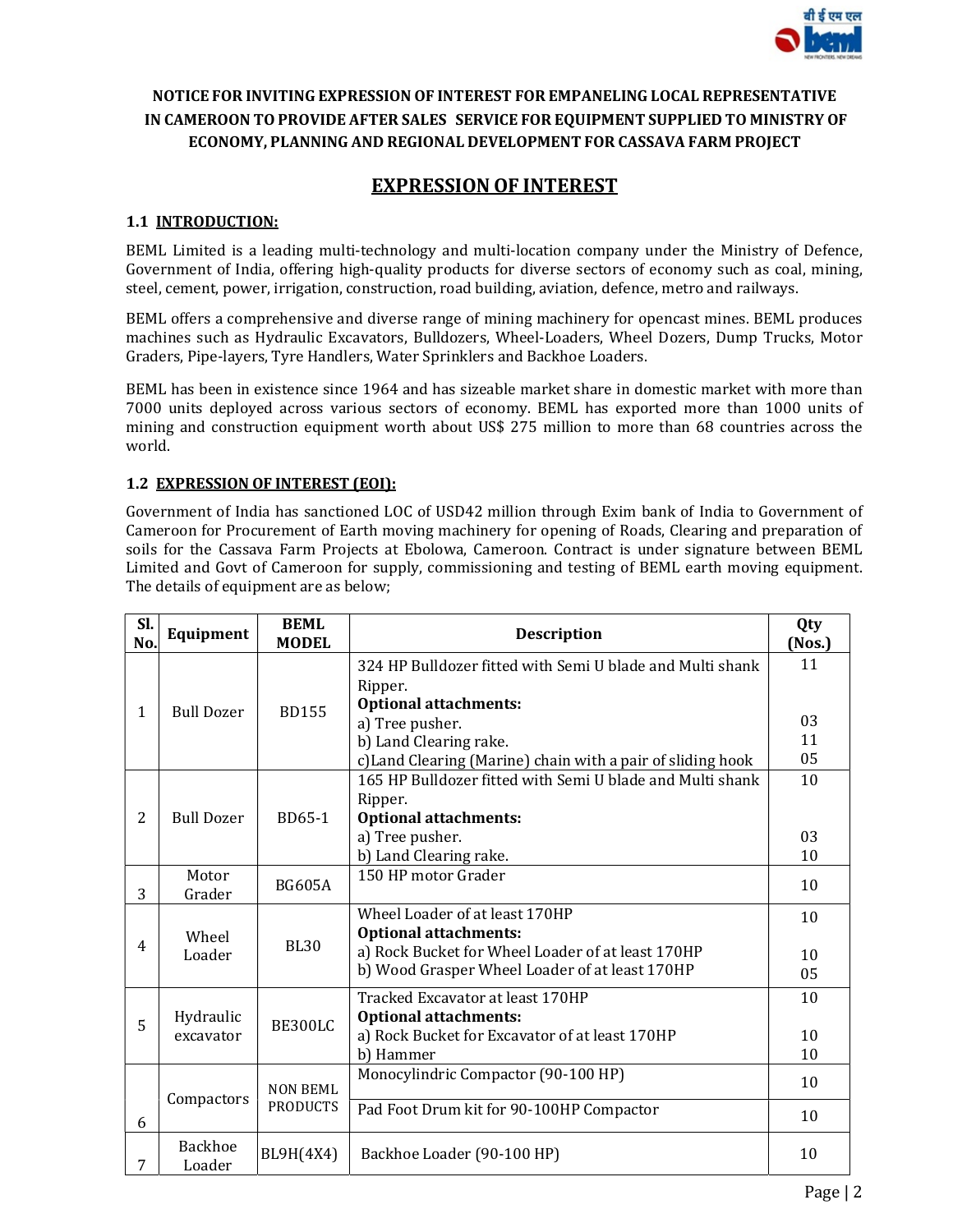

In order to execute the contract, BEML should have a local representative in Cameroon to provide after sales service for three years for the above-mentioned equipment. Local representative should have infrastructure facilities such as work shop with all tools & tackles, trained manpower for maintenance of equipment and ware house for storage of spare parts.

To take after sales service care, BEML intends to appoint local representative in Cameroon to work with BEML for the equipment going to supplied to Ministry of Economy, Planning and Regional Development for Cassava Farm Project, Ebolowa, Cameroon.

# **TECHNICAL**

#### 1.3 QUALIFYING CRITERIA:

- (a) Applicant firm should be registered in Cameroon.
- (b) Applicant should have workshop facilities in Cameroon for maintenance of earth moving equipment mentioned at para1.2 and should be ready to put-up temporary setup at project site in Ebolowa.
- (c) Applicant firm should have a minimum manpower of 10 persons for maintenance of earth moving equipment mentioned at para1.2.
- (d) Applicant should not be blacklisted or debarred by any multilateral agency or any authority in India or Cameroon.

#### 1.4 DOCUMENTS TO BE SUBMITTED ALONG WITH EOI:

- (a) Certificate of incorporation/ Registration certificate of the Company in Cameroon.
- (b) Applicant should furnish proof (Photo Graphs/Documents) for having workshop facilities for maintenance of earth moving equipment mentioned at para1.2.
- (c) Applicant should furnish a declaration in its letter for having minimum manpower of 10 persons for maintenance of earth moving equipment mentioned at para1.2.
- (d) Applicant should furnish the annual financial report for the previous two years.
- (e) Applicant should not be blacklisted or debarred by any multilateral agency or any authority in India or Cameroon. Applicant should furnish a declaration on its Letter Head conveying confirmation to this Clause.

#### 1.5 SCOPE OF WORK OF THE APPLICANT:

- a) To liaise with Ministry of Economy, Planning and Regional Development, Cameroon.
- b) To provide workshop facilities along with space for storage of spare parts for maintenance of earth moving equipment mentioned at para1.2.
- c) To supply adequate number of manpower at customer site to provide after sales service upto BEML contract obligations with MOEPRD.
- d) To provide local logistic, transport support and accommodation to BEML personnel deputed for providing after sales service upto BEML contract obligations with MOEPRD.
- e) To update the status of equipment on weekly basis.
- f) To liaise with the shipping agent, local transportation authorities and ensure safe transportation of equipment / spare parts to the customer site by taking necessary approvals from the respective authorities.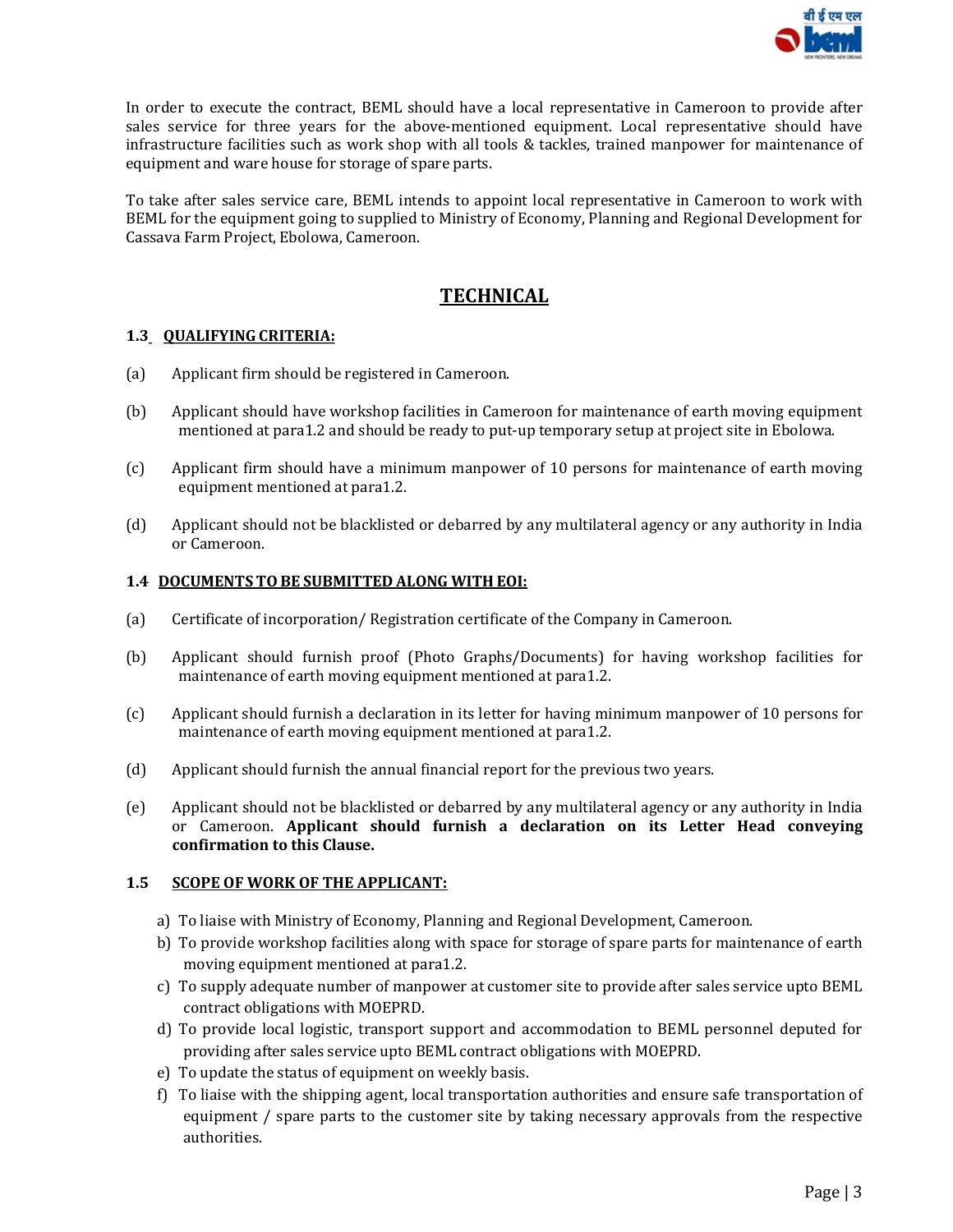

g) To provide local logistic support for warranty spare parts in the Cameroon and to arrange coordination of all import activities including customs clearance at the port of entry.

## Note: Applicants whose technical documents are in line with the requirement of EOI, will be considered.

#### CONTACT PERSON AND SCHEDULE

**Contact Person:** Deputy General Manager, (International Business Division) BEML LTD. 11th FLOOR, VANDANA BUILDING, TOLSTOY MARG, NEW DELHI-110 001, India PHONE: 011- 23443520 E-mail ids : sea@beml.co.in, latam@beml.co.in, export1@beml.co.in,

#### Schedule of Events:

| Sl. No      | <b>Particulars</b>                      | <b>Important Dates</b>       |
|-------------|-----------------------------------------|------------------------------|
| $\mathbf 1$ | of<br>receipt<br>date<br>for<br>Last    | $\vert$ 10.02.2021           |
|             | queries/clarifications from Applicants. |                              |
| 2           | Reply to applicants for all $\vert$     | 12.02.2021                   |
|             | queries/clarifications by BEML          |                              |
|             | Limited                                 |                              |
| 3           | Last date & time for receipt of         | 23.02.2021 @ 16:00 HRS (IST) |
|             | response to Expression of Interest      |                              |
|             | EOI)                                    |                              |

Last date and time for receipt of response to Expression of Interest (EOI) is as above mentioned in schedule of events. Any delayed responses are liable for rejection.

Note: - If any key date falls on Saturday or Sunday or a public/general holiday, key date can be considered extended for the next working date.

#### Mode of submission of response:

Response to the Expression of Interest (EOI) along with all supporting documents should be submitted in Soft copy form (pdf format) to secured email id: **cmtenderbox@beml.co.in**.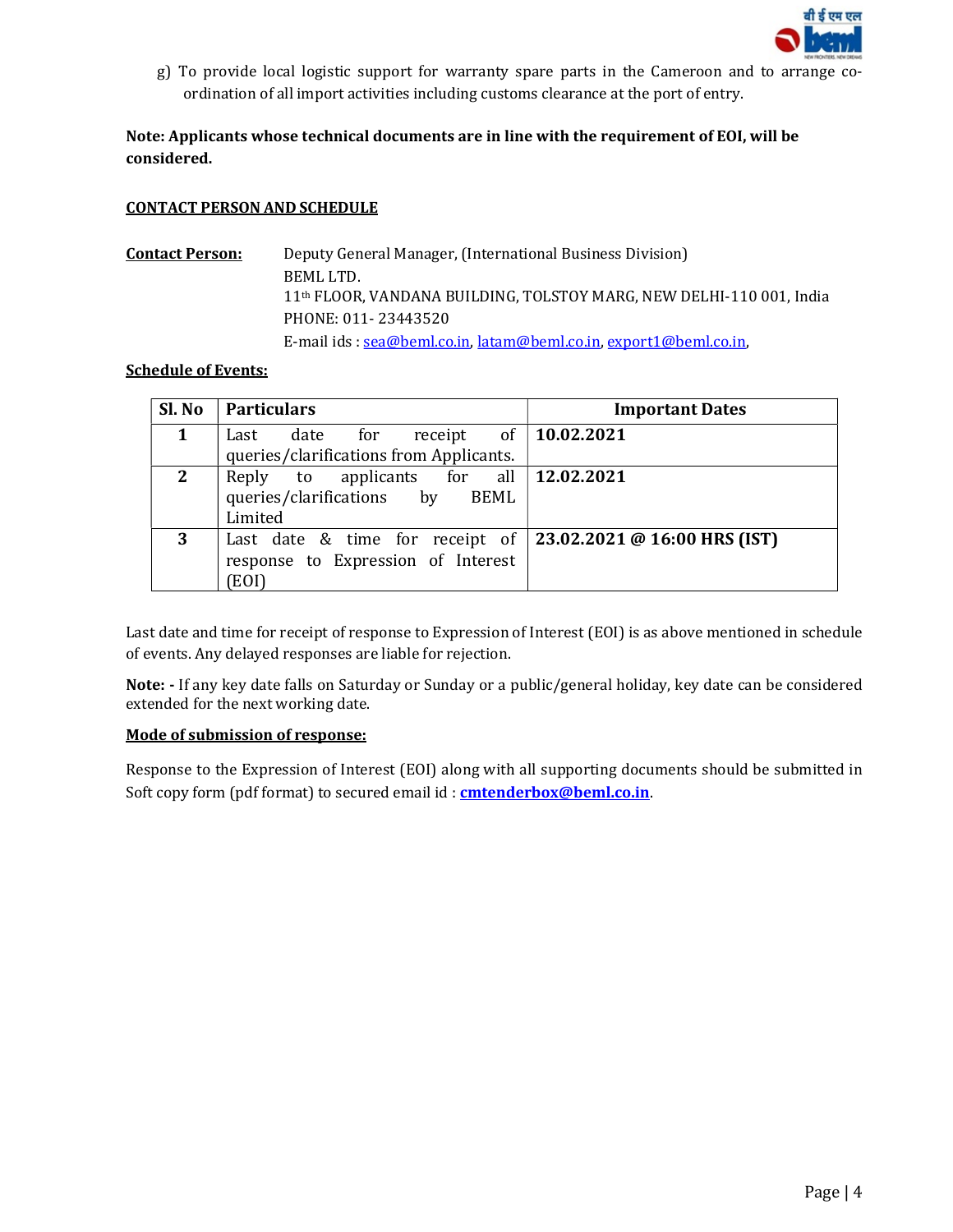

# GENERAL INSTRUCTIONS /TERMS AND CONDITIONS

- a) Expression of Interest is to be submitted to "Deputy General Manager" (International Business Division), BEML LTD., 11th FLOOR, VANDANA BUILDING, TOLSTOY MARG, NEW DELHI-110 001, INDIA.
- b) This is only an invitation for Expression of Interest. No payment will be made to the bidder / responder for any expenses incurred by bidder for responding to this EOI.
- c) The bidders are requested to seek clarifications, if any, through e-mail to  $\frac{seq(\theta beml.co.in)}{seq(\theta b aobl c)}$ latam@beml.co.in, export1@beml.co.in addressed to Deputy General Manager (International Business Division).
- d) Reply to all queries/clarifications by BEML Limited will be issued latest by 12.02.2021
- e) If the space allotted is found to be insufficient, additional continuation/supplementary sheets may be provided by the applicant, duly indicating the same in respective column of the format. The applicant will be requested to produce the originals of all information / documents as and when required by BEML Limited.
- f) Any incongruity, falsification or error in the information and data provided by the Applicant, if so detected, while processing or subsequently would invite rejection of the said applicant application.
- g) BEML Limited reserves the right to accept or reject the Expression of Interest (EOI) or the whole process without assigning any reason what so ever to the bidders.
- h) BEML will float separate tender to the empaneled bidder(s), for finalizing the Service charges.
- i) Bidder(s) shall treat all the information provided by BEML whether in the form of hard copies or electronic files or oral communication, in connection with this job as "Strictly Confidential" and shall not divulge/transfer to third parties, other than the purpose for which it has been furnished, without prior written consent of BEML and the information shall be returned in same form upon completion of the job or at the request of BEML. You are required to enter into a Confidentiality Agreement with BEML for this purpose.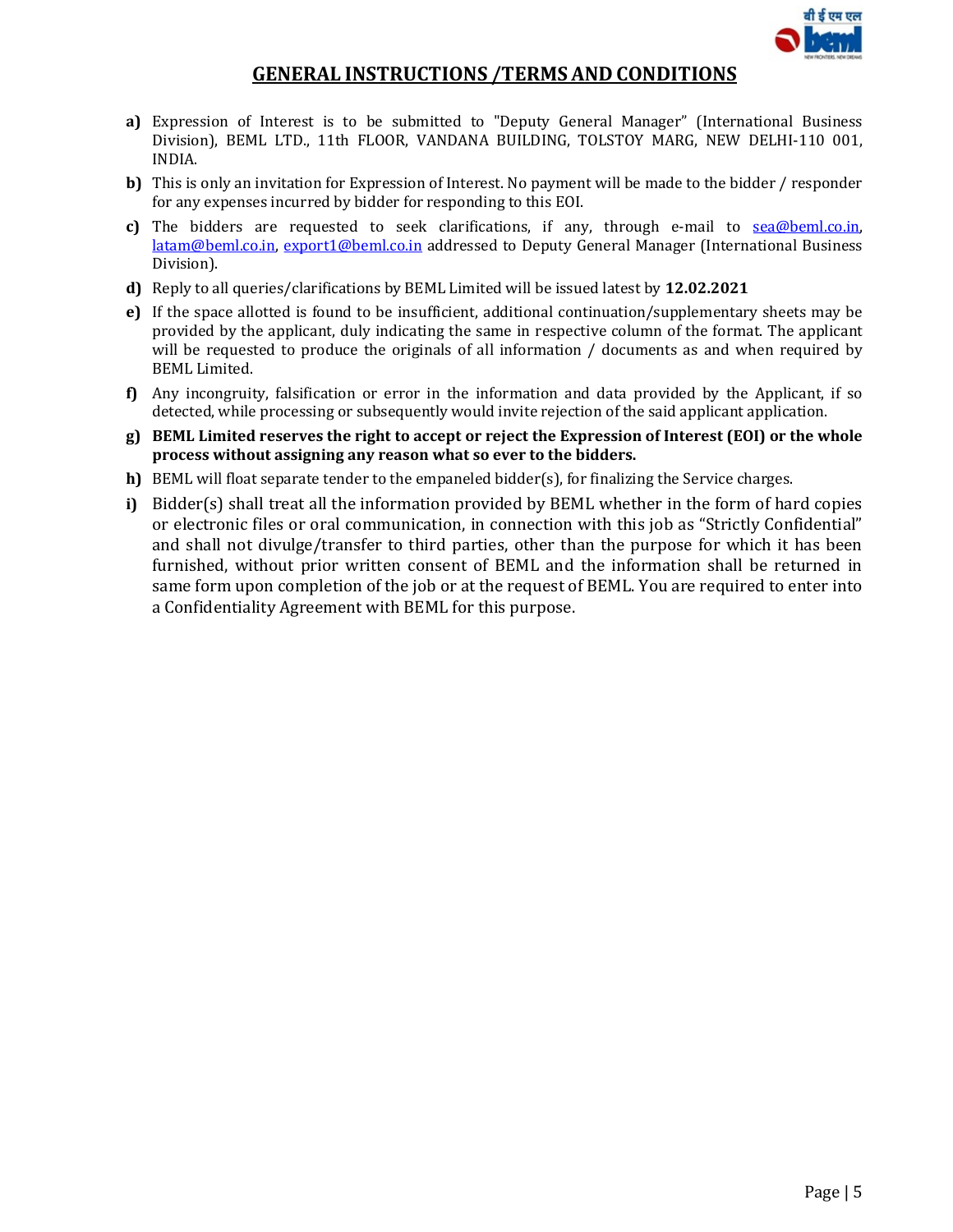

 $-$ 

# Application

| $\mathbf{1}$ | <b>NAME &amp; ADDRESS OF THE FIRM:</b>                                                                                                                    | 1) Name<br>2)Address<br>3)Telephone<br>4)E-mail<br>5) Mobile No<br>6) Fax No                                  |  |  |
|--------------|-----------------------------------------------------------------------------------------------------------------------------------------------------------|---------------------------------------------------------------------------------------------------------------|--|--|
| $\mathbf{2}$ | Type of Firm<br>a) Public Ltd., Co.?<br>b) Pvt. Ltd., Co.?<br>c) Partnership firm.<br>d) Others                                                           |                                                                                                               |  |  |
| 3            | <b>NAME OF DIRECTORS / PARTNERS</b><br>i. Director                                                                                                        | 1) Name<br>2)Address<br>3) Nationality<br>4)Age<br>5) Educational Qualification<br>6) Percentage Ownership    |  |  |
|              | ii. Director                                                                                                                                              | 1) Name<br>2)Address<br>3) nationality<br>4)Age<br>5) Educational Qualification<br>6) Percentage Ownership    |  |  |
|              | iii. Director                                                                                                                                             | 1) Name<br>2)Address<br>3) nationality<br>4)Age<br>5) Educational Qualification<br>6) Percentage Ownership    |  |  |
| 4            | Managing Director/ Partner:                                                                                                                               | 1) Name<br>2)Address<br>3) nationality<br>$4)$ Age<br>5) Educational Qualification<br>6) Percentage Ownership |  |  |
|              | Contact No.                                                                                                                                               |                                                                                                               |  |  |
|              | Telephone No.:                                                                                                                                            |                                                                                                               |  |  |
|              | Mobile No.:                                                                                                                                               |                                                                                                               |  |  |
|              | Fax No.:                                                                                                                                                  |                                                                                                               |  |  |
|              | E-mail:                                                                                                                                                   |                                                                                                               |  |  |
| 5            | Have you or any of the partners / Directors been involved as defendant in a criminal or civil<br>suit (Excluding minor traffic violations etc.): YES / NO |                                                                                                               |  |  |

# Note: Kindly furnish the Copy of Registration certificate of firm

# Signature and seal of Authorized person of the Applicant